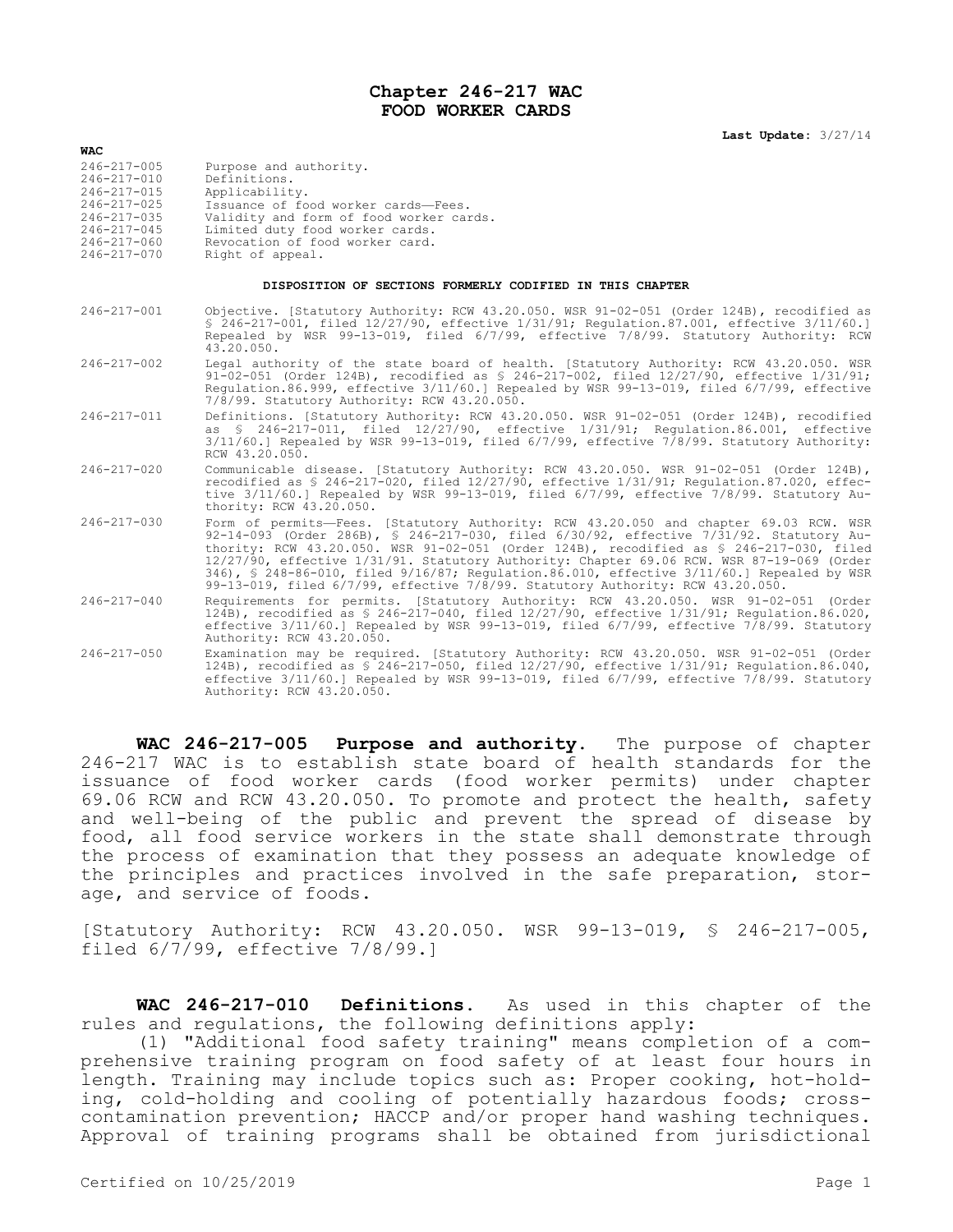health departments or the department by the training provider. Approval of training programs must be obtained in advance.

(2) "Applicant" means an individual applying to obtain an initial or renewal food worker card.

(3) "Department" means the Washington state department of health.

(4) "Food service establishment" means:

(a) A place, location, operation, site, or facility where food is manufactured, prepared, processed, packaged, dispensed, distributed, sold, served, or offered to the consumer regardless of whether or not compensation for food occurs, including but not limited to:

(i) Restaurants, snack bars, cafeterias, taverns, bars;

(ii) Retail food stores, supermarkets, retail meat markets, retail fish markets, retail bakeries, delicatessens;

(iii) Institutional operations licensed by the department, the state department of social and health services or local health officer, such as schools, hospitals, jails, prisons, nursing homes, assisted living facilities, and child care facilities;

(iv) Central preparation sites, including caterers;

(v) Satellite servicing locations;

(vi) Temporary food service establishments or mobile food units;

(vii) Bed and breakfast operations;

(viii) Remote feeding sites;

(ix) Adult family homes; and

(x) Vending machines dispensing potentially hazardous foods.

(b) This term does not include:

(i) Private homes where food is prepared or served for consumption by household members and/or their guests;

(ii) Establishments offering only commercially prepackaged nonpotentially hazardous foods;

(iii) Commercial food processing establishments, licensed and regulated by the USDA, FDA, or WSDA; and

(iv) Farmers exempt from licensure under RCW 36.71.090.

(5) "Food service worker" means an individual who works (or intends to work) with or without pay in a food service establishment and handles unwrapped or unpackaged food or who may contribute to the transmission of infectious diseases through the nature of his/her contact with food products and/or equipment and facilities. This does not include persons who simply assist residents or patients in institutional facilities with meals, or students in K-12 schools who periodically assist with school meal service.

(6) "Food worker card" means a food and beverage service workers' permit as required under chapter 69.06 RCW.

(7) "Health officer" means the county, city-county, or district health officer of a jurisdictional health department, or his/her authorized representative, or the representative of the department.

(8) "Jurisdictional health department" refers to one of the following:

(a) Local health district as defined in chapter 70.46 RCW.

(b) City-county health department as defined in chapter 70.08 RCW.

(c) County health department as defined in chapter 70.05 RCW.

(9) "Person" means any individual, partnership, corporation, association, or other legal entity or agency of state, county, or municipal government, or agency of the federal government which is subject to the jurisdiction of the state.

(10) "Secretary" means the secretary of the state department of health.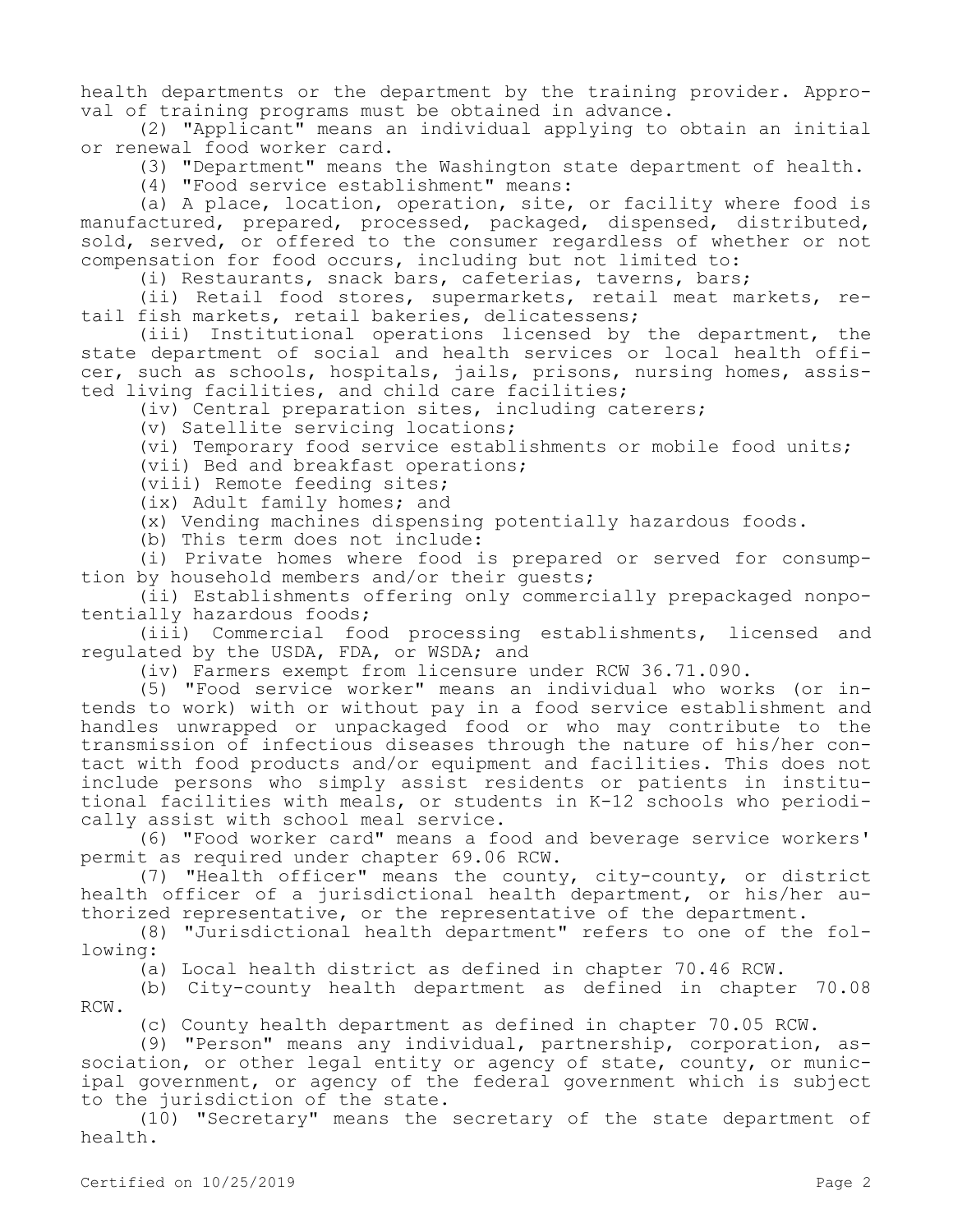[Statutory Authority: RCW 69.06.010 and 2012 c 10. WSR 14-08-046, §  $246 - 217 - 010$ , filed  $3/27/14$ , effective  $4/27/14$ . Statutory Authority: RCW 69.06.010. WSR 04-16-100, \$ 246-217-010, filed 8/3/04, effective<br>9/3/04. Statutory Authority: RCW 43.20.050. WSR 99-13-019, \$ Authority: RCW 43.20.050. WSR 99-13-019, § 246-217-010, filed 6/7/99, effective 7/8/99; WSR 91-02-051 (Order 124B), recodified as § 246-217-010, filed 12/27/90, effective 1/31/91; Regulation.87.002, effective 3/11/60.]

**WAC 246-217-015 Applicability.** (1) All food service workers must obtain a food worker card within fourteen calendar days from the beginning of employment at a food service establishment, except as provided in subsection (4) of this section.

(2) In the case of temporary food service establishments, at a minimum the operator or person in charge each shift or during hours of operation must have a valid food worker card obtained prior to the event.

(3) Employers at any food service establishment (permanent or temporary) must provide information or training regarding pertinent safe food handling practices to food service workers prior to beginning food handling duties if the worker does not hold a valid food worker card. Documentation that the information or training has been provided to the individual must be kept on file by the employer and be available for inspection by the health officer at all times.

(4) A food service worker in an adult family home, as defined in RCW 70.128.010, is exempt from possessing a food worker card, if the worker:

(a) Began working in an adult family home after June 30, 2005, has successfully completed basic or modified-basic caregiver training, and has documentation of receiving information or training regarding safe food handling practices from his or her employer prior to providing food handling or service for clients of the adult family home; or

(b) Held a valid food worker card prior to June 30, 2005, and obtained 0.5 hours of continuing education in food handling safety per year since June 30, 2005.

[Statutory Authority: RCW 43.20.050. WSR 06-05-008, § 246-217-015, filed 2/2/06, effective 3/5/06; WSR 99-13-019, § 246-217-015, filed 6/7/99, effective 7/8/99.]

**WAC 246-217-025 Issuance of food worker cards—Fees.** (1) In order to qualify for issuance of an initial or renewal food worker card, an applicant must demonstrate his/her knowledge of safe food handling practices by satisfactorily completing an examination conducted by the local health officer or designee.

(2) Each applicant for a food worker card must pay a fee in the amount of ten dollars. The fee shall be used by the jurisdictional health department or designee to defray the costs of food worker training and education, administration of the program, and testing of applicants. Photographic identification may be required at the time of application.

(3) The local health officer or designee must furnish to the applicant a copy of the latest edition of the "*Food and Beverage Service*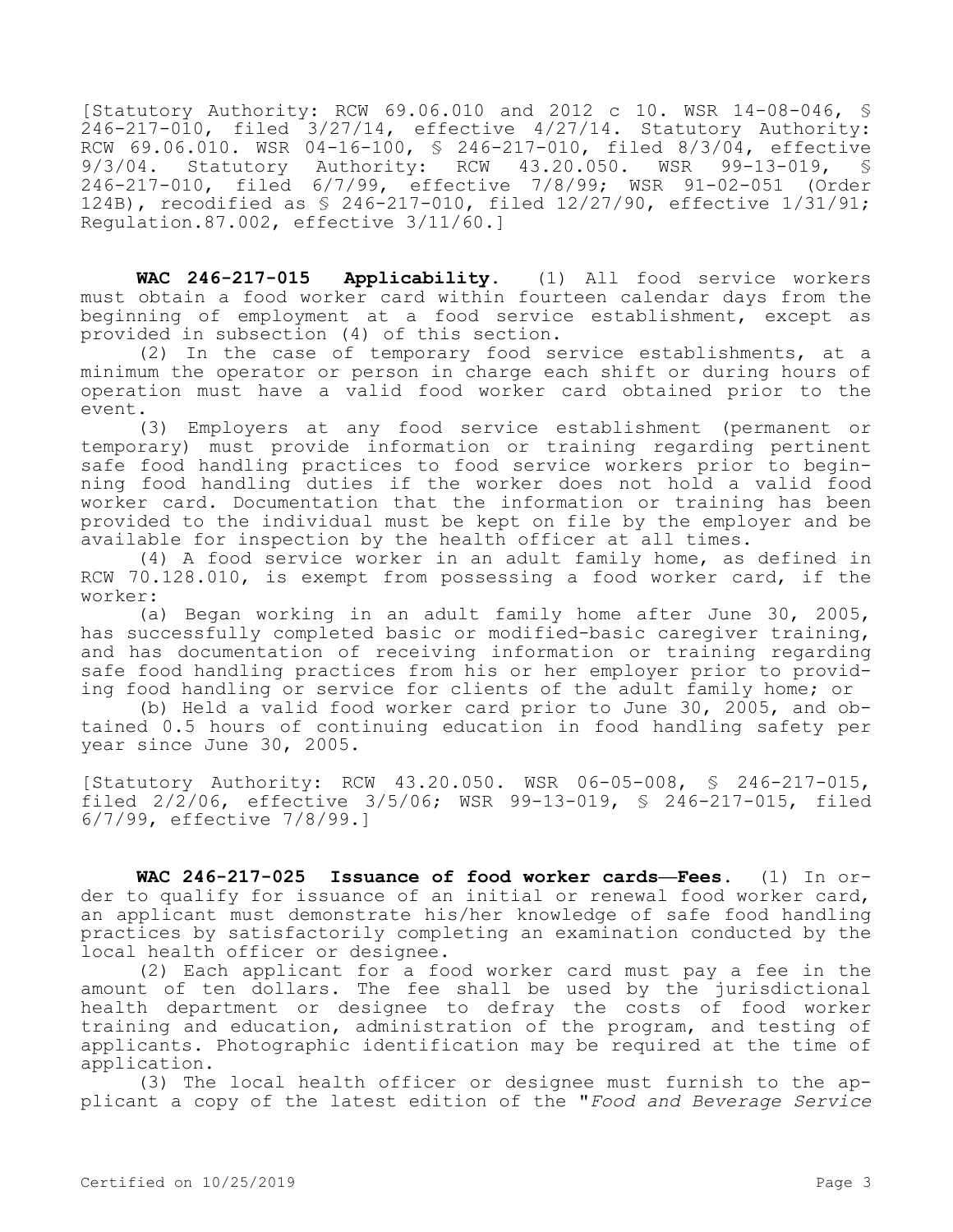*Workers' Manual*" or similar publication, as prepared or approved by the department.

(4) Effective January 1, 2000, prior to conducting the examination of the applicant(s), the health officer (or designee) must provide at least thirty minutes of instruction, including both audio and visual presentations. Instruction content shall include topics related to safe food preparation, storage and service. At a minimum, topics must include: Food borne illness overview; basic bacteriology as it relates to food borne illness; proper cooking, hot holding, cold holding and cooling of potentially hazardous foods; cross-contamination prevention; and proper handwashing techniques. Instruction content must also include the topic of food allergy awareness that is presented and/or distributed to each applicant.

(5) The food worker card examination will be uniform statewide and will be prepared by and/or approved by the department; except that jurisdictional health departments may include additional questions to address local health concerns. The examination will cover topics identified in subsection (4) of this section, except food allergy awareness, as required instruction topics. An exam must be approved by the department prior to its use. To pass the examination the applicant must answer at least eighty percent of the questions correctly.

(6) Upon payment of the required fee and the applicant's satisfactory completion of the examination, the applicant will receive the food worker card.

(7) A copy of the card or the applicable information must be kept on file at the jurisdictional health department.

(8) Copies of food worker cards for all employed food service workers must be kept on file by the employer or kept by the employee on his or her person and open for inspection at all times by authorized public health officials.

(9) All food worker cards must be issued and signed by the local health officer. The local health officer may contract with persons to provide the required training or testing within his/her jurisdiction. The contracts must include test security provisions so that test questions, scoring keys, and other examination data are exempt from public disclosure to the same extent as records maintained by state or local government agencies.

(10) The health officer or designee must make test accommodations in accordance with the Americans with Disabilities Act for those requesting such accommodations.

[Statutory Authority: RCW 43.20.050. WSR 06-05-008, § 246-217-025, filed 2/2/06, effective 3/5/06. Statutory Authority: Chapter 69.06 RCW. WSR 02-22-079, § 246-217-025, filed 11/5/02, effective 1/1/03. Statutory Authority: RCW 43.20.050. WSR 99-13-019, § 246-217-025, filed 6/7/99, effective 7/8/99.]

**WAC 246-217-035 Validity and form of food worker cards.** (1) All initial cards are valid for two years from the date of issuance.

(2) Effective July 1, 1999, renewal cards are valid for three years from the date of issuance; except: An applicant may be granted a renewal card valid for five years from the date of issuance if the applicant documents that he/she has attended "additional food safety training" within the past two years.

(3) Any legally issued food worker card shall be valid throughout Washington state.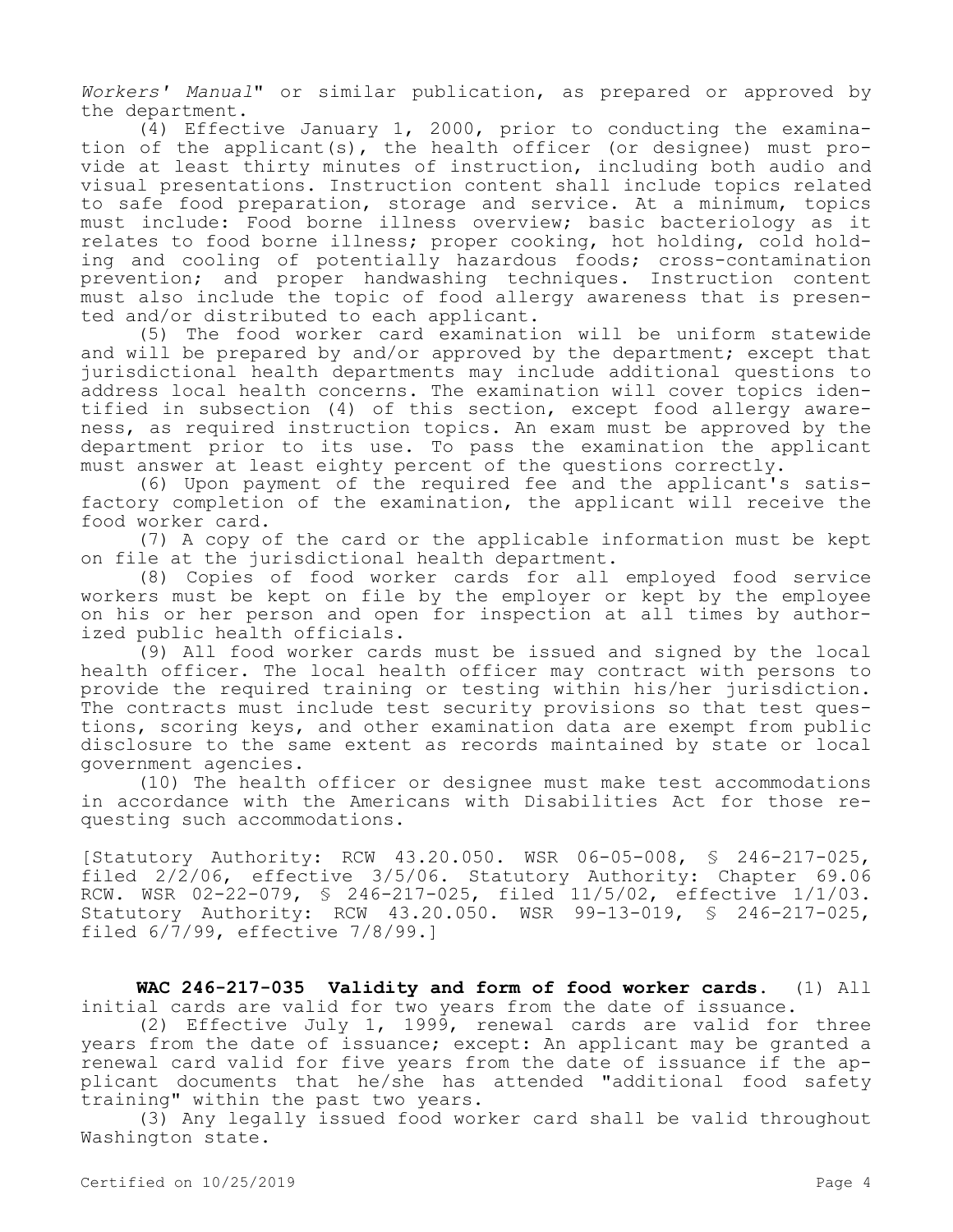(4) Food service workers may apply for a renewal of a food worker card up to sixty days before the expiration date on their current valid card. Proof of a valid card must be shown at the time of renewal application.

(5) The card shall be approximately three inches by five inches in size and contain the following information:

(a) The identification of the card as a Washington state food worker card or "limited duty card," as applicable;

(b) The identity of the jurisdictional health department issuing the card;

(c) Printed (or typed written) name and signature of the food service worker;

(d) Card expiration date;

(e) Signature of the health officer; and

(f) Any other identifier or other information deemed necessary by the health officer.

[Statutory Authority: RCW 43.20.050. WSR 99-13-019, § 246-217-035, filed 6/7/99, effective 7/8/99.]

**WAC 246-217-045 Limited duty food worker cards.** The local health officer may issue a limited duty card when necessary to reasonably accommodate a person with a disability.

(1) A person applying to obtain a limited duty card shall communicate to the local health officer which low public health risk activity(ies) (e.g., dishwashing, bussing tables, filling condiment containers, etc.) he or she will be performing.

(2) The health officer may require the applicant to attend the food safety training associated with the issuance of food worker cards. No written examination is required for the issuance of limited duty cards.

(3) The local health officer shall list the approved activity(ies) on the food worker card.

(4) The fee and length of validity of limited duty cards is the same as all other food worker cards.

(5) The employer should ensure that the individual is provided with information to safely perform the activity(ies) listed on the card.

[Statutory Authority: RCW 43.20.050. WSR 99-13-019, § 246-217-045, filed  $6/7/99$ , effective  $7/8/99.1$ 

**WAC 246-217-060 Revocation of food worker card.** The food worker card may be revoked by the local health officer, or by the secretary, upon evidence indicating repeated or continuing violations of accepted procedures and practices in the preparation, service, or storage of food offered for public consumption, or upon demonstration of the presence of a communicable disease in the infectious state, or an infectious condition of potential hazard to the public or to the persons' co-workers, or for falsification of information required for issuance of the card. Any food service worker who has had his/her card revoked shall be ineligible for issuance of another card by any local health officer in the state until the conditions for revocation are appropriately resolved.